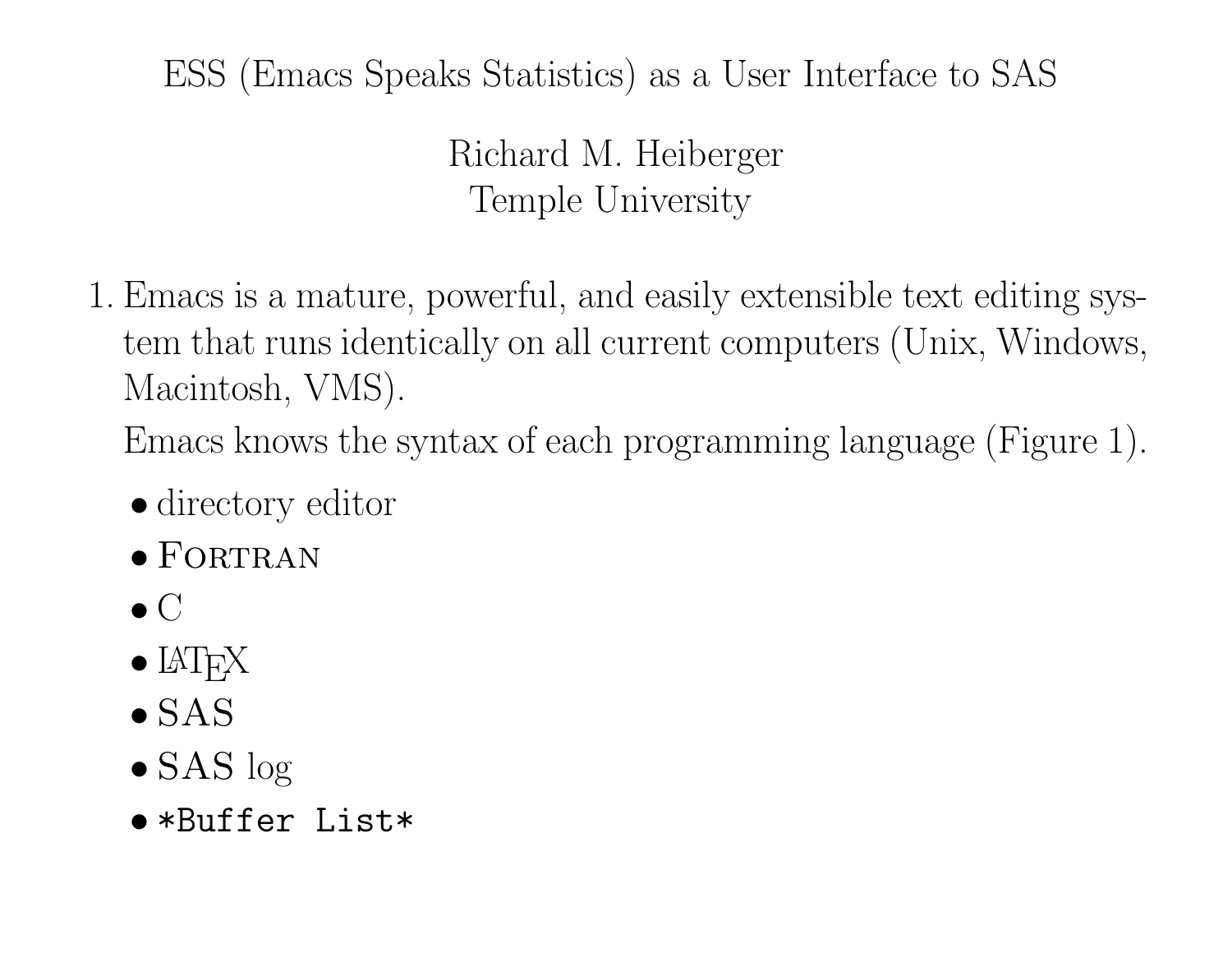```
Pphilasuq.sas
                                                                                      \overline{\Pi}x
File Edit Options Buffers Tools ESS Help
                1 rmh
                                       586 Nov 10 23:49 sas-bash.el
                            root
  -<i>tw</i>-<i>tw</i>-<i>tw</i>-765 Nov 10 23:34 philasuq.sas
                1 rmh
                            root
  -rw-rw-rw-
                                      1362 Nov 10 21:18 philasug-sas.log
                1 rmh
  -<i>rw</i>-<i>rw</i>-<i>rw</i>-root
                                       631 Nov 10 19:54 philasuq.sas~
\vert \vert -rw-rw-rw-
                1 rmh
                            root
                                         0 Nov 10 19:48 regr
  drwxrwxrwx
                2 rmh
                            root
  -<i>rw</i>-<i>rw</i>-<i>rw</i>-1 rmh
                                       517 Nov 10 19:01 software
                            root
-t(Unix)%% philasuq<rmh/ESS>
                                  Wed Nov 14 6:33PM
                                                        (Dired by date) - L29 - - C0 - -45\begin{enumerate}
\item
Emacs is a mature, powerful, and easily extensible text editing system
which is freely available under the GNU General Public License for a
large number of platforms.
--(Unix)-- philasug.tex
                            Wed Nov 14 6:33PM
                                                   (LaTeX) - L172 - C0 - 75 -
  for (k=0; k\leq m; k++)normcol(a,n,m,k); /* normalize column k */
Н
       for (i=k+1; j\leq m; j++)t = colprod(a, a, n, m, m, j, k);for (i=0; i<n; i++)a[i][i] - t * a[i][k];
       mgs.cWed Nov 14 6:33PM
                                             (C Abbrev) -L15--C0--53DO 130 K = 1, MC
          /\star NORMALIZE COLUMN K \star/
          CALL NRMCOL (A(1,K), N)IF (K.EQ. M.) GO TO 130
          DO 120 J = K+1,MT = \text{COLPRD} ( A(1, J), A(1, K), N )DO 110 I = 1, N110
                A(I, J) = A(I, J) - T^*A(I, K)120
             CONTINUE
  130
          CONTINUE
                       Wed Nov 14 6:33PM
-\left(- - \mod 5 \right). F
                                             proc glm data=regr. fat;
    model bodyfat = abdomin;
    output out=regr.fat2 p=bodyfathat ;
run;
- (Unix)-- philasuq.sas Wed Nov 14 6:33PM
                                                   (ESS[SAS] [none]) -- L23 -- C4 -- 67%
```
Figure 1: Emacs frame with buffers showing a file directory, LAT<sub>E</sub>X file, C file, FORTRAN file, and SAS file. Each file is syntactically highlighted for its language.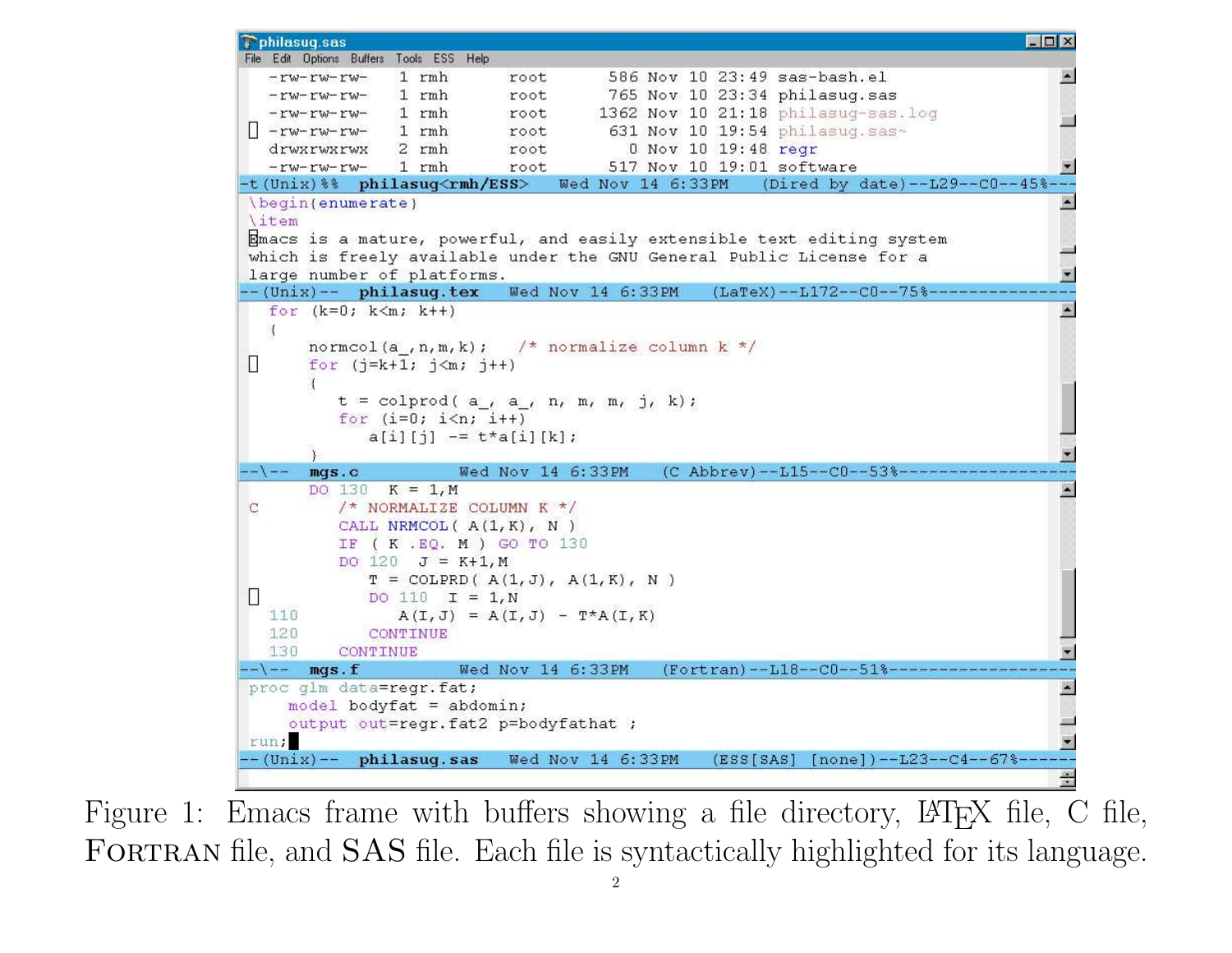- 2. Emacs can interact with and control other programs either as subprocesses or as cooperating processes.
	- shell (Unix shell, on Unix or Windows machines)
	- msdos (on Windows machines)
	- telnet
	- $\bullet$  SAS

One major advantage of running other processes under emacs i s that the user has complete search and editing capability on the interactive session. The interactive session is just another file that the computer is writing to at the same time you are reading it.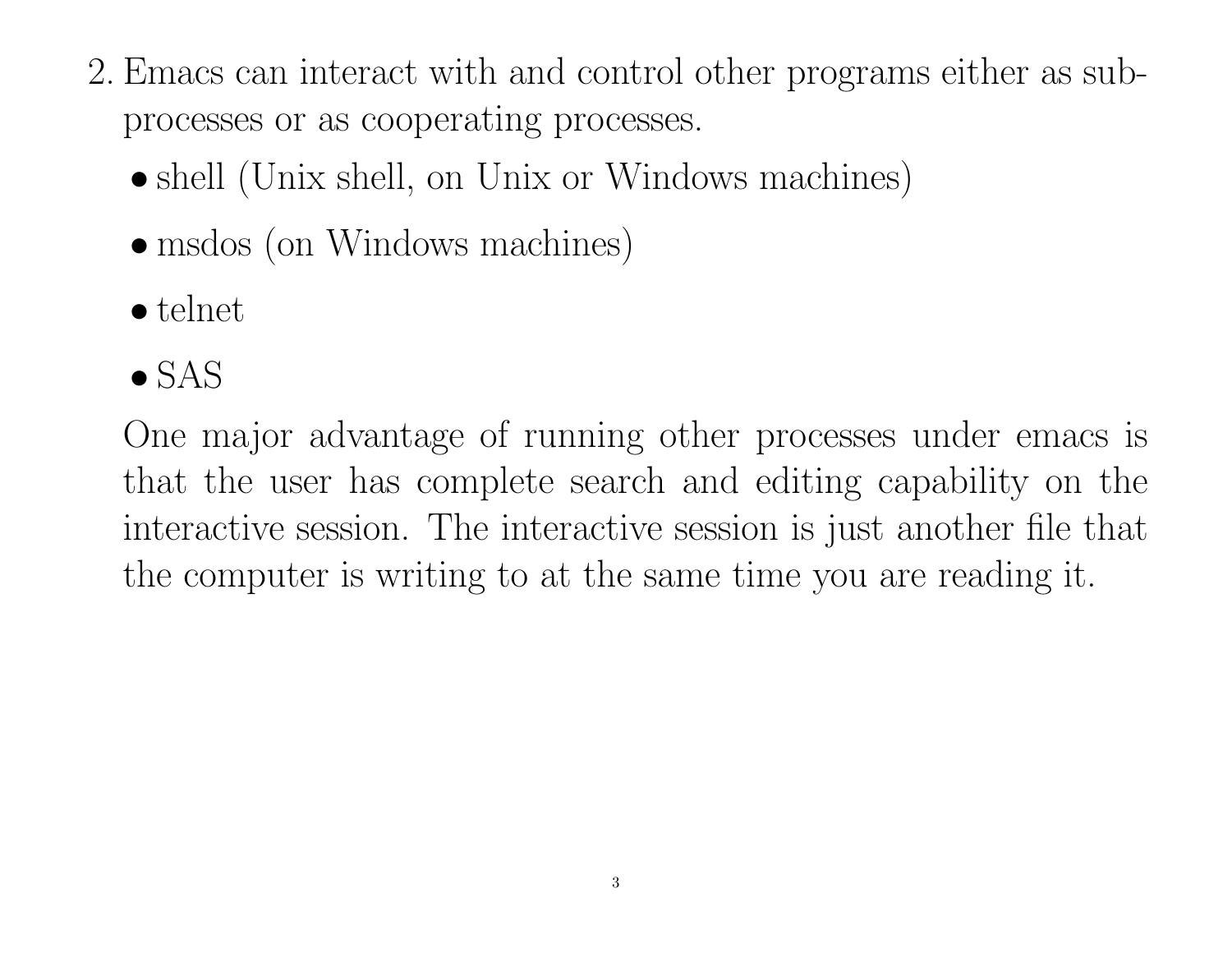| Telnet-sbm <sup>*</sup>                                      |                                                                                                                           | <b>LOX</b> |
|--------------------------------------------------------------|---------------------------------------------------------------------------------------------------------------------------|------------|
| File Edit Options Buffers Tools Complete In/Out Signals Help |                                                                                                                           |            |
| c:/rmh/ESS/philasuq\$ 1s -alF ph*                            |                                                                                                                           |            |
| $1$ rmh<br>$-rw-r--r--$                                      | 544<br>1362 Nov 10 21:18 philasug-sas.log                                                                                 |            |
| $1$ rmh<br>$-rw-r--r--$                                      | 5192 Nov 11 14:47 philasug.dvi<br>544                                                                                     |            |
| $1$ rmh<br>$-r$ w $-r$                                       | 544<br>347 Nov 11 20:49 philasug.el                                                                                       |            |
| 1 rmh<br>$-rw-r-r-r-$                                        | 3019 Nov 11 19:33 philasug.log<br>544                                                                                     |            |
| $1$ rmh<br>$-rw-r--r--$                                      | 1553 Nov 11 19:33 philasug. 1st<br>544                                                                                    |            |
| $1$ rmh<br>$-rw-r--r--$                                      | 765 Nov 10 23:34 philasuq.sas<br>544                                                                                      |            |
| $1$ rmh<br>$H$ rw-r--r--                                     | 5298 Nov 11 14:47 philasuq.tex<br>544                                                                                     |            |
| $1$ rmh<br>$-rw-r-r-r-$                                      | 1516 Sep 17 17:33 philsuq.abstract<br>544                                                                                 |            |
| c:/rmh/ESS/philasug\$ date                                   |                                                                                                                           |            |
| Wed Nov 14 18:36:14                                          | 2001                                                                                                                      |            |
| c:/rmh/ESS/philasuq\$                                        |                                                                                                                           |            |
|                                                              |                                                                                                                           |            |
|                                                              |                                                                                                                           |            |
| $-t$ (Unix) <sup>**</sup> *shell*                            | Wed Nov 14 6:45PM (Shell:run)--L117--C0--Bot-                                                                             |            |
| C:\rmh\ESS\philasuq>dir ph*                                  |                                                                                                                           |            |
| PHILSU~1 ABS                                                 | 1,516<br>09-17-01 4:33p philsuq.abstract                                                                                  |            |
| PHILASUG TEX                                                 | $11-11-01$ 2:47p philasuq.tex<br>5,298                                                                                    |            |
| PHILASUG LOG                                                 | 11-11-01 7:33p philasuq.log<br>3,019                                                                                      |            |
| PHILASUG DVI                                                 | 2:47p philasuq.dvi<br>$11 - 11 - 01$<br>5,192                                                                             |            |
| PHILASUG SAS                                                 | 11-10-01 11:34p philasug.sas<br>765                                                                                       |            |
| HHILAS~1 LOG                                                 | $11-10-01$ 9:18p philasug-sas.log<br>1,362                                                                                |            |
| PHILASUG LST                                                 | 7:33p philasuq.lst<br>$11 - 11 - 01$<br>1,553                                                                             |            |
| PHILASUG EL                                                  | $11 - 11 - 01$<br>8:49p philasug.el<br>347                                                                                |            |
| $8$ file $(s)$                                               | 19,052 bytes                                                                                                              |            |
| $0 \, \text{dir}(s)$                                         | 3,125.35 MB free                                                                                                          |            |
|                                                              |                                                                                                                           |            |
| C:\rmh\ESS\philasuq>                                         |                                                                                                                           |            |
| $-t$ (Unix) $**$<br>$\star$ msdos $\star$                    | Wed Nov 14 6:45PM<br>(Shell: run msdos)--L49--C0--Bot-                                                                    |            |
| login: rmh                                                   |                                                                                                                           |            |
| Password:                                                    |                                                                                                                           |            |
| IRIX Release 6.5 IP19 surfer                                 |                                                                                                                           |            |
|                                                              | Copyright 1987-2000 Silicon Graphics, Inc. All Rights Reserved.                                                           |            |
| You have mail.                                               |                                                                                                                           |            |
| sbm://userdata/usr1/rmh>mail                                 |                                                                                                                           |            |
|                                                              | Mail version SGI. 950426. Type ? for help.                                                                                |            |
|                                                              | "/usr/mail/rmh": 62 messages 19 new 42 unread                                                                             |            |
|                                                              | >N 44 <russell.lavery. 16:52="" 9="" emacs<="" fri="" nov="" on="" paper="" philasug="" td=""><td></td></russell.lavery.> |            |
| $-t$ (Unix) <sup>**</sup> *telnet-sbm*                       | Wed Nov 14 6:45PM<br>(Telnet: no process) -- L42 -- C65 -- 1%                                                             |            |
|                                                              |                                                                                                                           |            |
|                                                              |                                                                                                                           |            |

Figure 2: Emacs frame with buffers showing <sup>a</sup> Cygwin Unix-like shell, an MS-DOS shell, and <sup>a</sup> telnet session to <sup>a</sup> remote Unix computer.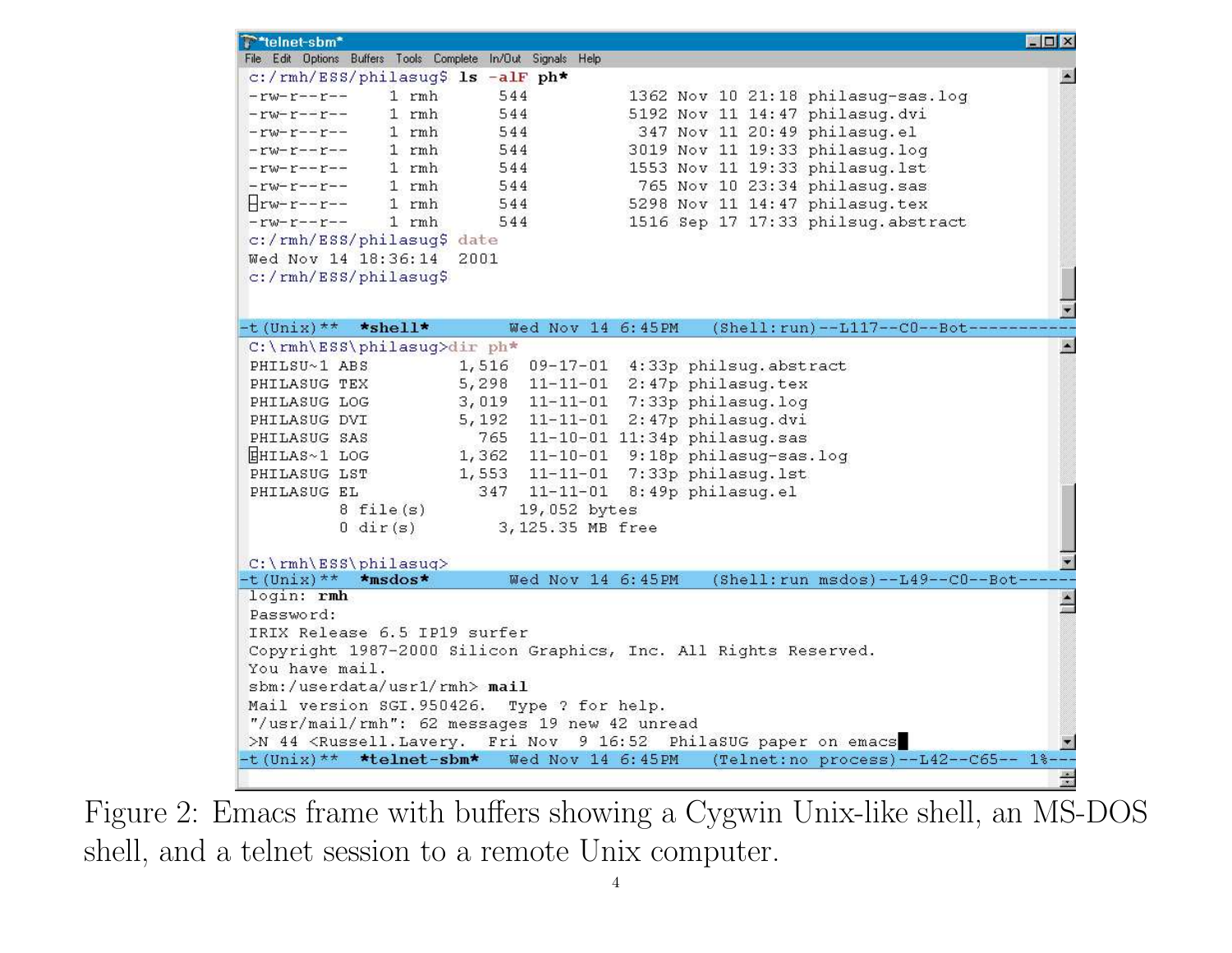3. ESS extends Emacs to provide <sup>a</sup> functional and uniform interface for multiple statistical languages including SAS.

The other languages ESS works with are

- $S(S-Plus and R)$
- XLispStat (including ARC and ViSta)
- Stata

The programs can be running simultaneously on the same or dif ferent computers.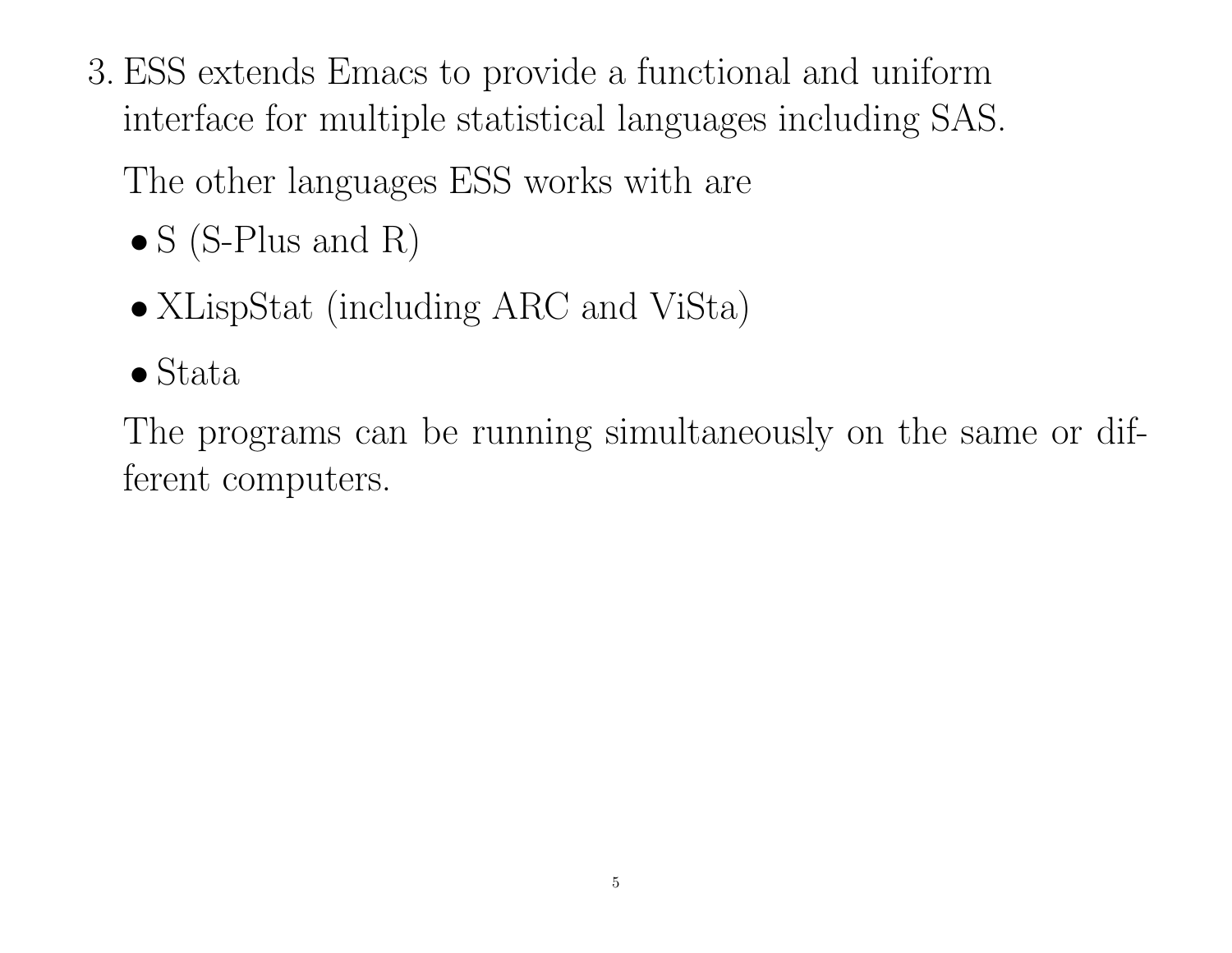Emacs provides:

- viewing two or more files at once
- editing formatted text
- visual comparison of two similar files
- syntax highlighting
- syntactically appropriate indentation of text
- enforcement of programming standards
- navigation in units of characters, words, lines, sentences, paragraphs, and pages.
- all Unix utilities (grep, awk, etc, are builtin).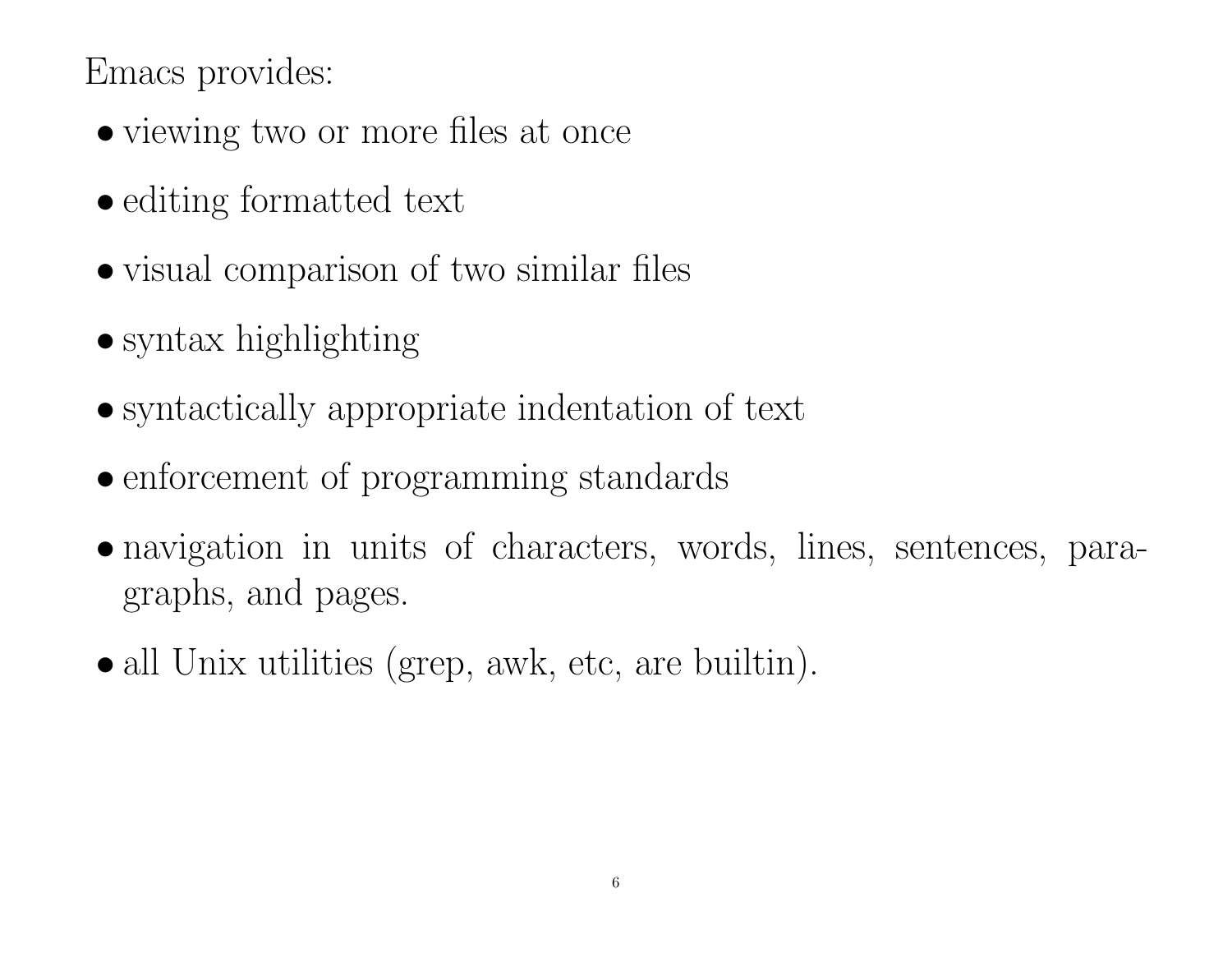```
\triangleright iml.sas
                                                                                                – Inf
File Edit Options Buffers Tools ESS Help
                                                         do j = 1 to n;
do i = 1 to n;
v = a[ , \dagger];v = a[ , \dagger];call ORTVEC(w, u, rho, lindep, v, q);
                                                              call ORTVEC (w, u, rho, lindep, v, q)
\text{aro} = \text{abs}(\text{rho}):aro = abs(rho);
                                                              if aro > dmax then dmax = aro; \rightarrowif aro > dmax then dmax = aro:
if aro \leq 1.e-10 \star dmax then lindep = \starif aro \leq 1.e-10 \star dmax then 1\starif lindep = 0 then do;
                                                              if lindep = 0 then do;
nind = nind + 1;
                                                                   nind = nind + 1;
q = q \mid |w;q = q \mid |w\rangleif nind = n then r = r || (u // rho);if nind = n then r = r || \rightarrowelse r = r || (u // rho // j(n-nind, 1, \rightarrowelse r = r \mid | \left( u \right) / rho //\rightarrowend:end:
                                                              else do
else do
print "Column " j " is linearly depend>
                                                                  print "Column " i " is lin>
ndep = ndep + 1; ind[ndep] = j;ndep = ndep + 1; ind[ndep]end;
                                                                   end:
end;
                                                              end;
-1(Unix)--
              iml-nqr.sas
                                Wed Nov 14 8:59-1(Unix)-- iml.sasWed Nov 14 8:59
```
Figure 3: Syntactically appropriate indentation of text.

Left: SAS file as entered with all lines on the left margin.

Right: Same SAS file indented by ESS to display nesting structure of statements.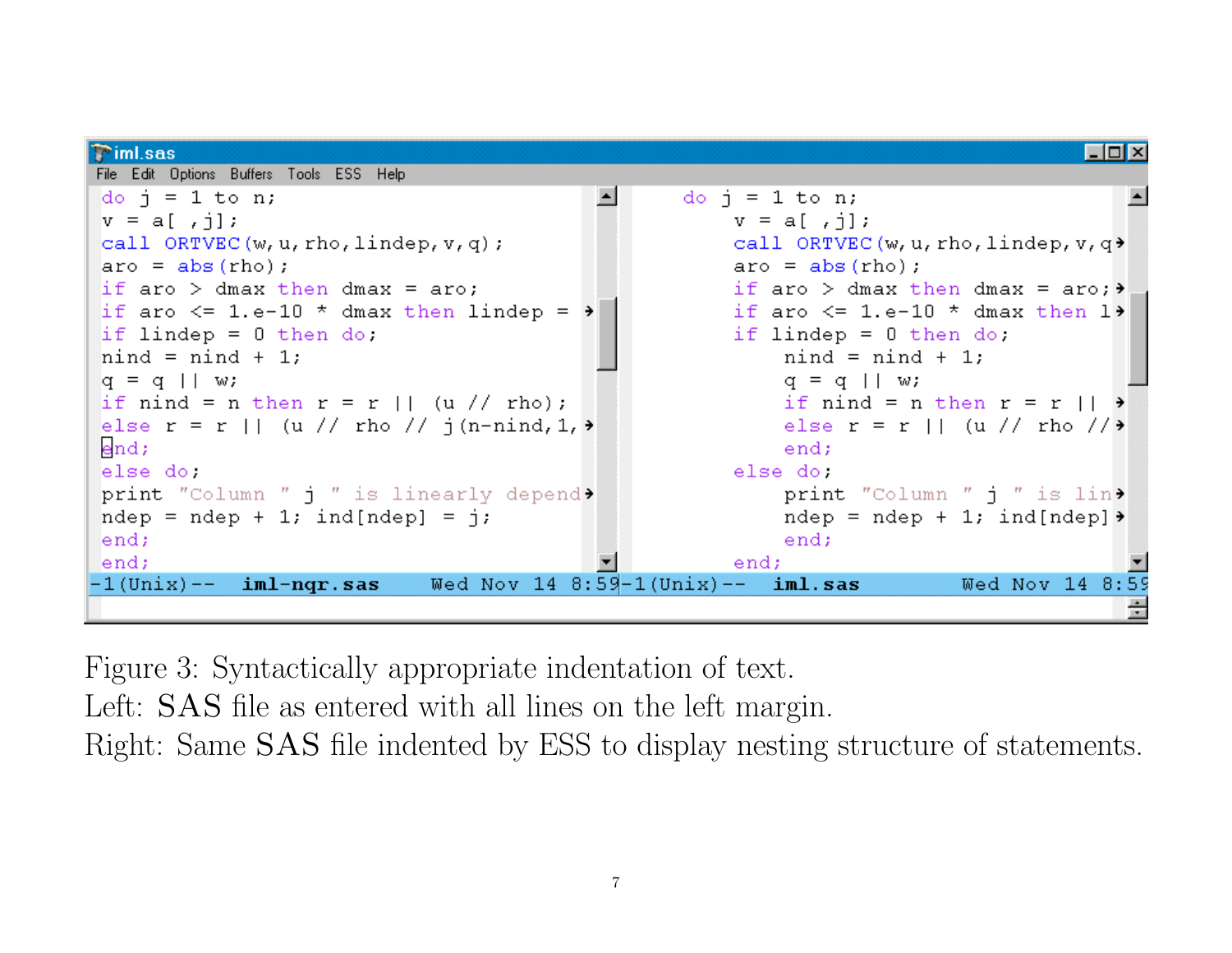| $\triangleright$ other sas                                                                          |  |
|-----------------------------------------------------------------------------------------------------|--|
| Edit Options Buffers Tools ESS Help<br>File:                                                        |  |
| $gout=regr. gseg);$                                                                                 |  |
| run.                                                                                                |  |
| proc glm data=regr.fat;                                                                             |  |
| model bodyfat = abdomin biceps;                                                                     |  |
| output out=regr.fat2 p=bodyfathat ;                                                                 |  |
| run:                                                                                                |  |
|                                                                                                     |  |
| Wed Nov 14 9:07PM<br>$(ESS[SAS] [none])$ --L20--C23--63%--<br>A: $-(\text{Unix})--\text{other.sas}$ |  |
| $gout=regr. gseg);$                                                                                 |  |
| run:                                                                                                |  |
|                                                                                                     |  |
| proc glm data=regr.fat;                                                                             |  |
| model bodyfat = $abdomin;$                                                                          |  |
| output out=regr.fat2 p=bodyfathat ;                                                                 |  |
| run:                                                                                                |  |
|                                                                                                     |  |
| (ESS[SAS] [none])--L21--C0--64%-<br>B: $--(Unix) -- philasug.sas$<br>Wed Nov 14 9:07PM              |  |
|                                                                                                     |  |

Figure 4: Ediff session comparing two similar files.

The lines that differ are marked.

The words that differ on those lines are marked.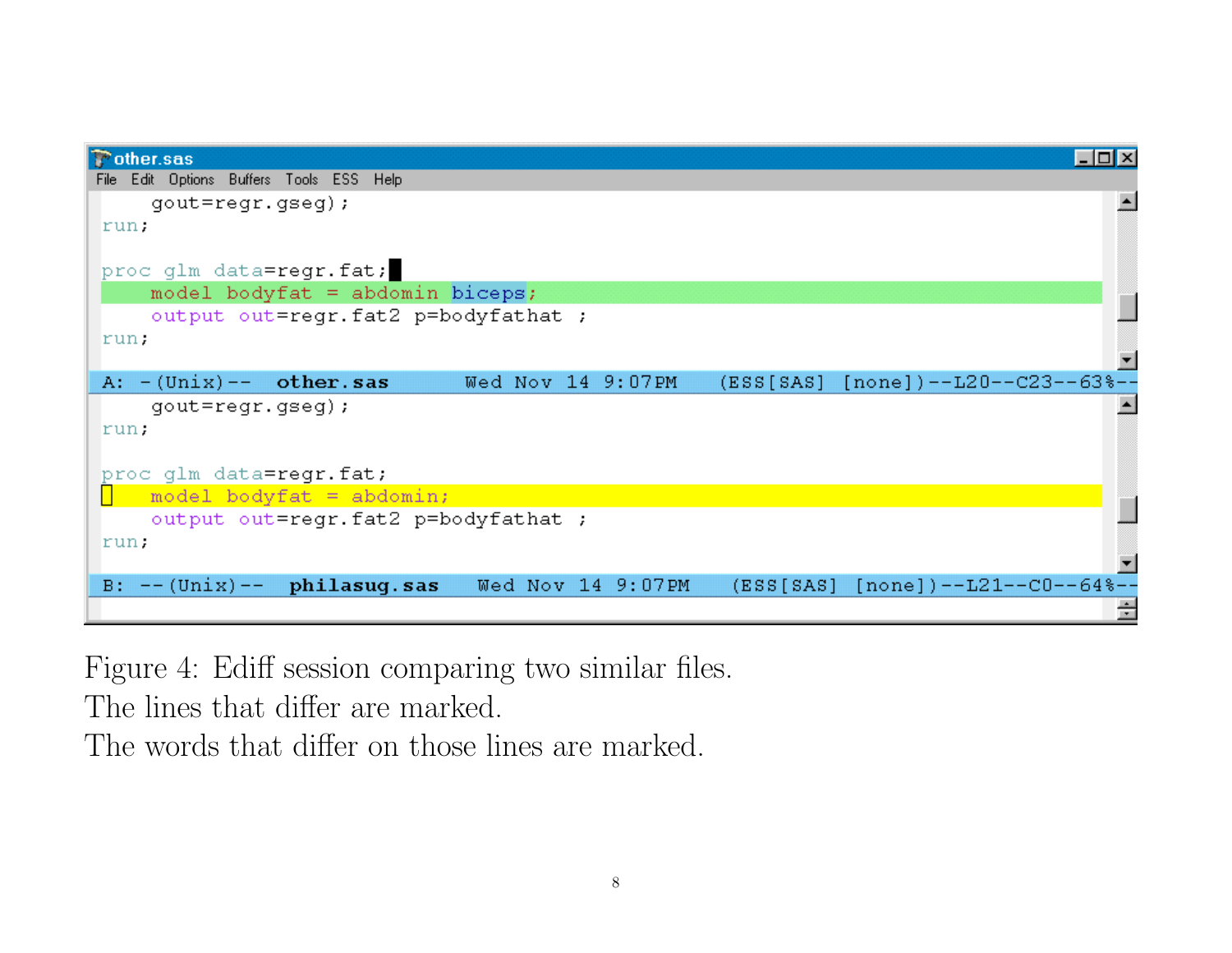| $\triangleright$ imi-ngr.sas                                                                  |  |
|-----------------------------------------------------------------------------------------------|--|
| File Edit Options Buffers Tools ESS Help                                                      |  |
| $nind = nind + 1;$                                                                            |  |
| $q = q \mid w;$                                                                               |  |
| if nind = n then r = r    $(u$ // rho);                                                       |  |
| else $r = r \mid  (u // rho // j(n-nind, 1, 0.)]$ ;                                           |  |
| end;                                                                                          |  |
| $-1$ (Unix) $--$ iml-ngr.sas<br>$(ESS[SAS] [none])$ --L31--C36--37%-----<br>Wed Nov 14 9:10PM |  |
|                                                                                               |  |

| <b>Timl-ngr.sas</b>                                                                           |  |
|-----------------------------------------------------------------------------------------------|--|
| File Edit Options Buffers Tools ESS Help                                                      |  |
| $nind = nind + 1;$                                                                            |  |
| $q = q \mid w;$                                                                               |  |
| if nind = n then r = r    (u // rho);                                                         |  |
| else r = r    $($ u // rho // j(n-nind, 1, 0.)                                                |  |
| end;                                                                                          |  |
| $-1$ (Unix) $--$ iml-nqr.sas<br>$(ESS[SAS] [none])$ --L32--C42--37%-----<br>Wed Nov 14 9:10PM |  |
|                                                                                               |  |

Figure 5: Programming made easier.

Matching parentheses are highlighted in <sup>a</sup> gentle color.

Mismatching parentheses are highlighted in <sup>a</sup> disturbing color.

Keywords are in the keyword color.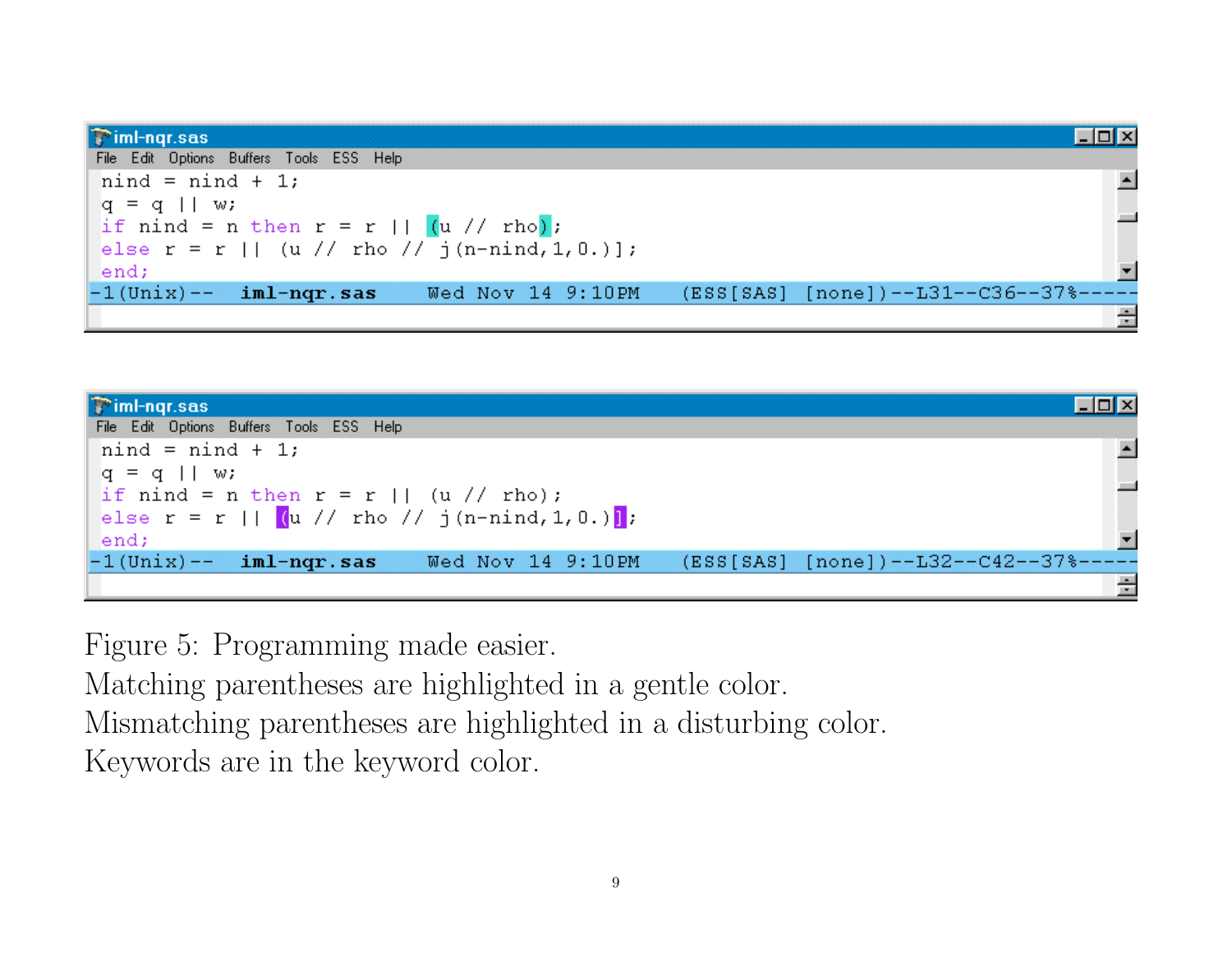| <b>Thilock.sas</b> |                                          |                   |  |                                    | $\Box$ o $\mathbf{X}$ |
|--------------------|------------------------------------------|-------------------|--|------------------------------------|-----------------------|
|                    | File Edit Options Buffers Tools ESS Help |                   |  |                                    |                       |
|                    | proc print data = abc ;                  |                   |  |                                    |                       |
|                    | proc print data=fdssfa ;                 |                   |  |                                    |                       |
|                    | procprint data=fdssfa ;                  |                   |  |                                    |                       |
|                    | proc print other options;                |                   |  |                                    |                       |
| proc print data b; |                                          |                   |  |                                    |                       |
| proc print ;       |                                          |                   |  |                                    |                       |
| proc print         |                                          |                   |  |                                    |                       |
|                    | data=fdssfa;                             |                   |  |                                    |                       |
|                    | $--(Unix) -- hilock.sas$                 | Wed Nov 14 9:12PM |  | (ESS[SAS] [none] H)--L17--C0--69%- |                       |
|                    |                                          |                   |  |                                    | Ė                     |

Figure 6: Enforcement of programming standards.

The standard says all PROC statements must have a DATA=datasetname option. Lines that satisfy the standard are green.

Lines that don't are red.

Lines that are unclear are yellow.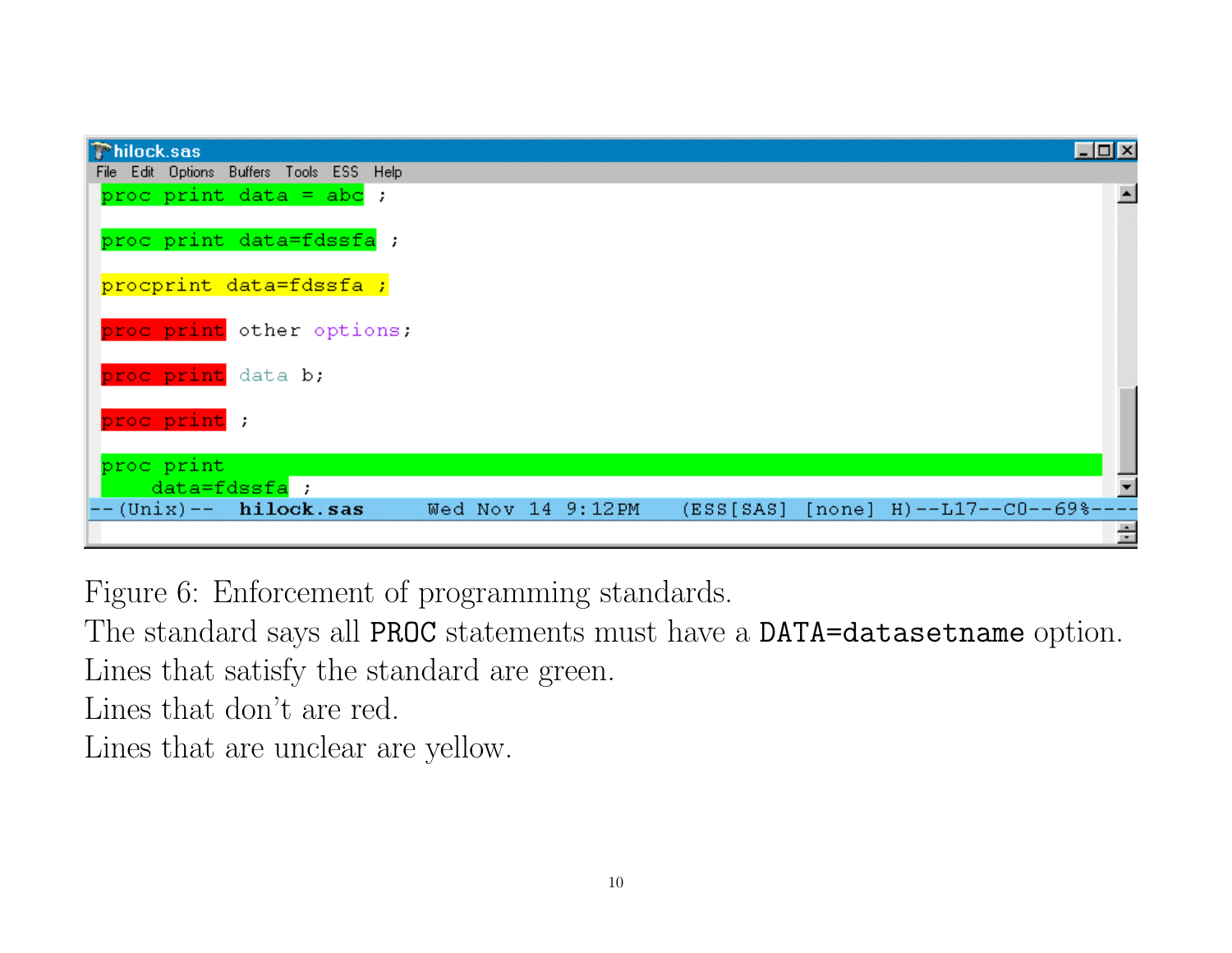Learning emacs

- TUTORIAL C-h t
- online manual C-h i
- reference card refcard.ps and survival.ps
- online Help system for functions C-h f variables C-h <sup>v</sup> keys C-h <sup>k</sup>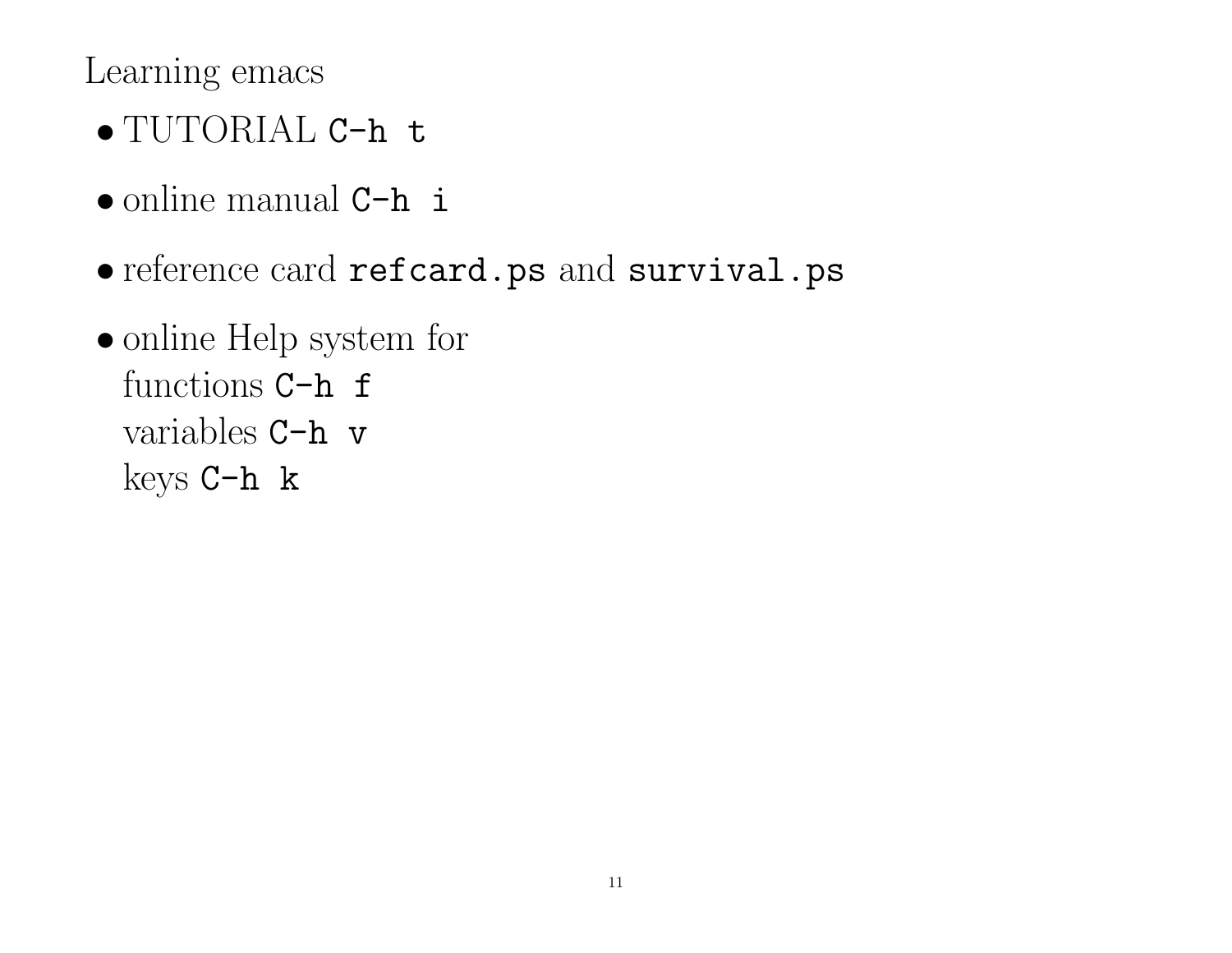## Learning ESS

- online manual C-h i m ESS <RET>
- Conference paper Richard M. Heiberger.

Emacs speaks statistics: One interface — many programs. In Kurt Hornik and Friedrich Leisch, editors, Proceedings of the 2nd International Workshop on Distributed Statistical Computing  $(DSC 2001)$ . Technische Universität Wien, Vienna, Austria, 2001. http://www.ci.tuwien.ac.at/Conferences/DSC.html, ISSN 1609-395X.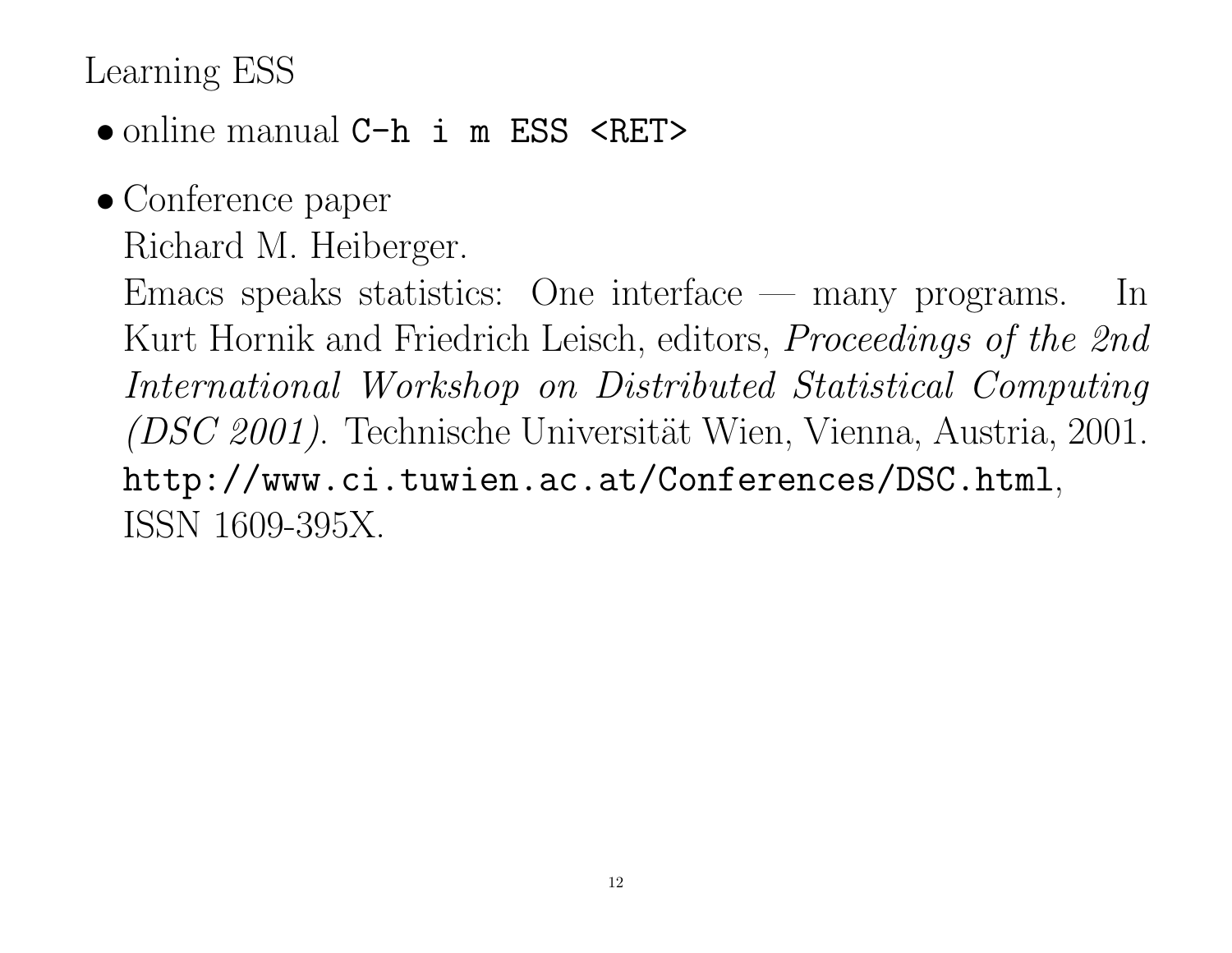Emacs and ESS are freely available under the GNU Public License.

• Emacs

http://www.gnu.org/software/emacs/

 $\bullet$  ESS

A.J. Rossini, Martin Mächler, Kurt Hornik, Richard M. Heiberger, and Rodney Sparapani. ESS (emacs speaks statistics), 2001. http://www.analytics.washington.edu/Zope/wikis/ess/FrontPage.